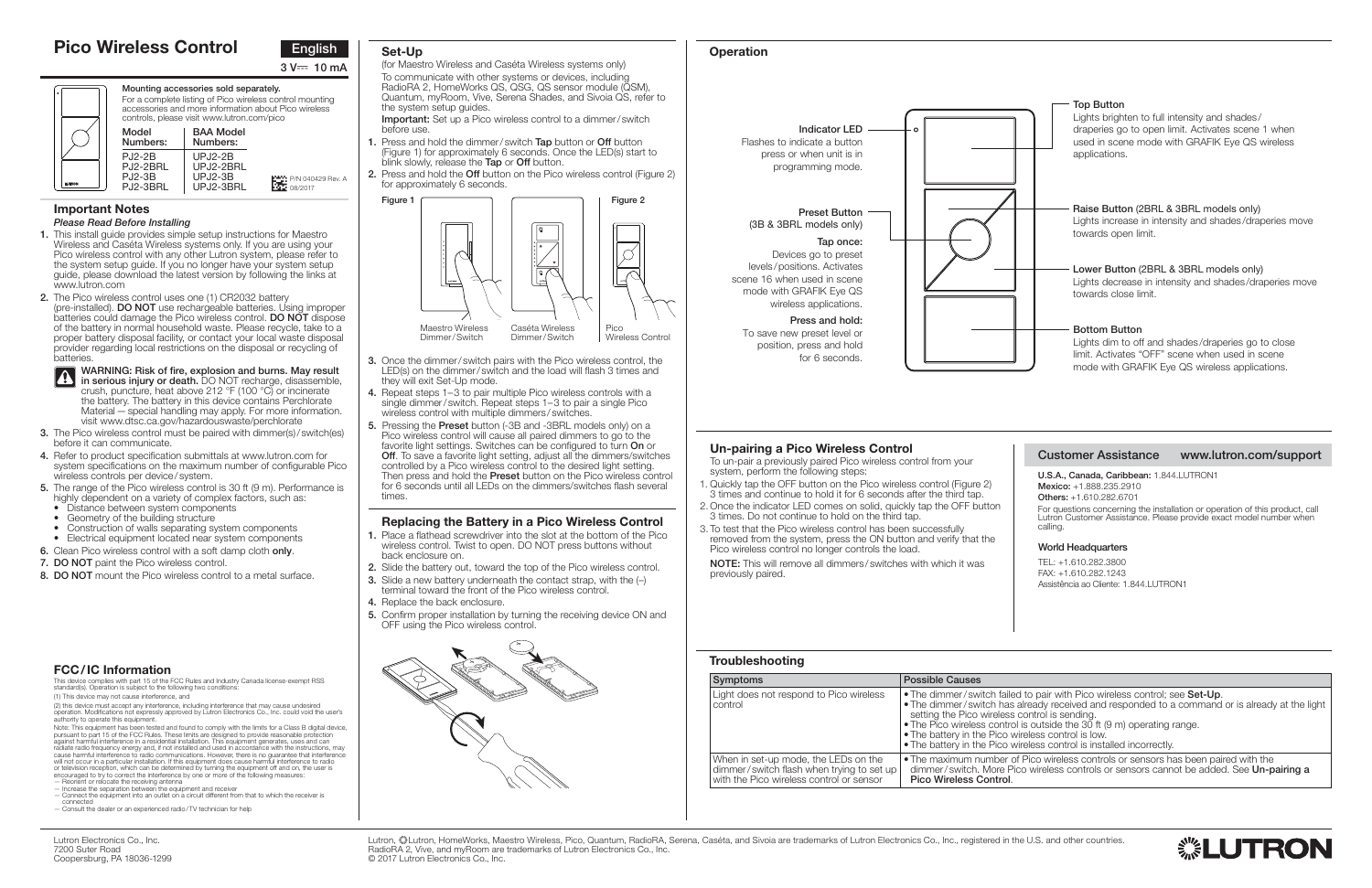# **Dépannage**

| <b>Symptômes</b>                                                                                                                                                     | Causes possibles                                                                                                                                                                   |
|----------------------------------------------------------------------------------------------------------------------------------------------------------------------|------------------------------------------------------------------------------------------------------------------------------------------------------------------------------------|
| L'éclairage ne répond pas à la commande<br>sans fil Pico.                                                                                                            | • La gradateur/commuta<br>Configuration.<br>• La gradateur/commuta<br>réglage d'éclairage envo<br>· La commande sans fil P<br>• La pile de la commande<br>• La pile de la commande |
| En mode de configuration, les DEL du<br>gradateur/interrupteur clignotent lorsqu'elles<br>tentent de se configurer avec la commande<br>ou le détecteur sans fil Pico | $\bullet$ Le nombre maximal de<br>commutateur. Davanta<br>Voir Désassocier une c                                                                                                   |

commandes ou de détecteurs sans fil Pico a été associé à la gradateur/ ae de commandes ou détecteurs sans fil Pico ne peuvent pas être ajoutés. Voir **Désassocier une commande sans fil Pico**.





### **Remarques importantes** *Veuillez lire avant l'installation*

- **1.** Ce guide d'installation fournit des instructions de configuration simples pour les systèmes Maestro Wireless et Caséta Wireless seulement. Si vous utilisez votre commande sans fil Pico avec un autre système Lutron, veuillez vous reporter au guide de configuration du système. Si vous ne disposez plus de votre guide de configuration du système, veuillez télécharger la dernière version en suivant les liens sur www.lutron.com
- **2.** La commande sans fil Pico utilise une pile (1) CR2032 (pré-installée). **NE PAS** utiliser de piles rechargeables. L'utilisation de piles incorrectes pourrait endommager la commande sans fil Pico. **NE PAS** jeter les piles avec les déchets ménagers normaux. Veuillez recycler les piles, les apporter à un centre de traitement de piles ou contactez votre service local d'élimination des déchets pour prendre connaissance des restrictions en vigueur sur l'élimination ou le recyclage des piles.



**AVERTISSEMENT : Risque d'incendie, d'explosion et de brûlures. Peut causer des blessures graves ou la mort.** NE PAS recharger, démonter, écraser, percer, chauffer au-dessus de 100 °C (212 °F) ou brûler la pile. La pile de cet appareil contient du perchlorate — une manipulation particulière peut être nécessaire. Pour plus d'informations, consultez www.dtsc.ca.gov/hazardouswaste/perchlorate

> Lutron, «▒Lutron, HomeWorks, Maestro Wireless, Pico, Quantum, RadioRA, Serena, Caséta, et Sivoia sont des marques commerciales de Lutron Electronics Co., Inc., enregistrées aux États-Unis et dans d'autres pays. RadioRA 2, Vive, et myRoom sont des marques commerciales de Lutron Electronics Co., Inc. © 2017 Lutron Electronics Co., Inc.

- **3.** La commande sans fil Pico doit être associée aux gradateurs/ interrupteurs avant de pouvoir communiquer.
- **4.** Reportez-vous aux spécifications des produits sur www.lutron.com pour connaître les spécifications du système concernant le nombre maximal de commandes sans fil Pico configurables par appareil / système.
- **5.** La portée de la commande sans fil Pico est de 9 m (30 pi). Ses performances dépendent grandement d'un ensemble de facteurs complexes, tels que :
	- La distance entre les composants du système
	- La géométrie de la structure du bâtiment
	- La construction des murs séparant les composants du système
- L'équipement électrique se situant proche des composants du système
- **6.** Nettoyez la commande sans fil Pico avec un chiffon doux et humide **seulement**. **NE PAS** utiliser de nettoyants chimiques.
- **7. NE PAS** peindre la commande sans fil Pico.
- **8. NE PAS** monter la commande sans fil Pico sur une surface métallique.

### **Désassocier une commande sans fil Pico**

 Pour désassocier une commande sans fil Pico précédemment associée de votre système, effectuez les étapes suivantes :

- 1. Appuyez 3 fois rapidement sur le bouton Arrêt, Figure 2, de la commande sans fil Pico et continuez à le maintenir enfoncé pendant 6 secondes après la troisième pression.
- 2. Une fois que le voyant del s'allume, appuyez 3 fois rapidement sur le bouton Arrêt. Ne le maintenez pas enfoncé à la troisième pression.
- 3. Pour vérifier que la commande sans fil Pico a bien été supprimée du système, appuyez sur le bouton Activation et vérifiez que la commande sans fil Pico ne commande plus la charge.

 Ce dispositif est conforme à la partie 15 des règles de la FCC et à la (aux) norme(s) CNR d'exemption de licence d'Industrie Canada. Son fonctionnement est soumis aux deux conditions suivantes : (1) ce<br>dispositif ne peut pas provoquer d'interférence, et (2) ce dispositif doit accepter toute interférence, y<br>compris une inte

**REMARQUE :** Cela supprimera tous les gradateurs/interrupteurs auxquels elle était associée précédemment.



# **Commande sans fil Pico**

faire fonctionner cet équipement.<br>Remarque : cet équipement a été testé et déclaré en conformité avec les limites correspondant à<br>un dispositif numérique de catégorie B, en vertu de la partie 15 des règles de la FCC. Ces l résidentielle. Cet équipement génère, utilise et peut émettre une énergie de fréquence radio et,<br>s'il n'est pas installé et utilisé conformément aux instructions, peut provoquer une interférence<br>préjudiciable avec les tran produira dans une installation particulière. Si cet équipement provoque une interférence préjudiciable à la réception radio ou télévisuelle, laquelle peut être déterminée en éteignant et en mettant en marche l'équipement, l'utilisateur est invité à corriger cette interférence en prenant l'une, ou plusieurs, des mesures suivantes :

**Accessoires de montage vendus séparément.** Pour une liste complète des accessoires de montage sans fil Pico et pour plus de renseignements sur les commandes





# **Fonctionnement**

# **Assistance à la clientèle www.lutron.com/support**

**États-Unis, Canada, Caraïbes :** 1.844.LUTRON1 **Mexique :** +1.888.235.2910 **Autres :** +1.610.282.3800Pour toute question concernant l'installation ou le fonctionnement de ce produit, appelez l'assistance à la clientèle de Lutron. Veuillez fournir le numéro exact du modèle lorsque vous appelez.

# **Configuration**

(pour les systèmes Maestro Wireless et Caséta Wireless seulement) Pour communiquer avec d'autres systèmes ou appareils, y compris le RadioRA 2, le HomeWorks QS, le QSG, le module de détection QS (QSM), le Quantum, le myRoom, le Vive, les stores Serena et le Sivoia QS, reportez-vous aux guides de configuration du système. **Important :** Associez une commande sans fil Pico à une gradateur / interrupteur avant de l'utiliser.

- **1.** Appuyez et maintenez le bouton **Poussoir** du gradateur / interrupteur ou le bouton **Arrêt (Off)** (Figure 1) enfoncé pendant environ 6 secondes. Dès que la ou les DEL commencent à clignoter doucement, relâchez le bouton **Poussoir** ou le bouton **Arrêt (Off)**.
- **2.** Appuyez et maintenez le bouton **Arrêt** enfoncé sur la commande sans fil Pico (Figure 2) pendant environ 6 secondes.

- **3.** Une fois que le gradateur / interrupteur s'associe à la commande sans fil Pico, les DEL du gradateur / interrupteur et de la charge clignoteront 3 fois puis elles quitteront le mode de configuration.
- **4.** Recommencez l'étapes 1– 3 pour associer plusieurs commandes sans fil Pico à un unique gradateur/interrupteur. Recommencez les étapes 1– 3 pour associer une unique commande sans fil Pico à plusieurs gradateurs / interrupteurs.
- **5.** Appuyer sur le bouton **Préréglage** (modèles -3B et -3BRL seulement) d'une commande sans fil Pico entraine tous les gradateurs associés à passer aux réglages d'éclairage favoris. Les interrupteurs peuvent être configurés pour **s'allumer** ou **s'éteindre**. Pour enregistrer un réglage favori, réglez tous les gradateurs / commutateurs contrôlés par une commande sans fil Pico au niveau d'éclairage souhaité. Ensuite, appuyez et maintenez le bouton **Préréglage** sur la commande sans fil Pico pendant 6 secondes jusqu'à ce que toutes les DEL des gradateurs/commutateurs clignotent plusieurs fois.

### **Remplacer la pile d'une commande sans fil Pico**

- **1.** Placez un tournevis plat dans la fente en bas de la commande sans fil Pico. Tournez pour l'ouvrir. NE PAS appuyer sur les boutons sans le couvercle arrière.
- **2.** Sortez la pile en la faisant glisser vers le haut de la commande sans fil Pico.
- **3.** Glissez une nouvelle pile sous la fixation de contact, avec la borne (-) vers l'avant de la commande sans fil Pico.
- **4.** Replacez le couvercle arrière.
- **5.** Confirmez sa bonne installation en allumant et en éteignant l'appareil de réception à l'aide de la commande sans fil Pico.

# **Informations sur la FCC/IC**

sans fil Pico, veuillez consulter www.lutron.com/pico **Numéros de Numéros de modèle :** PJ2-2B PJ2-2BRL PJ2-3B PJ2-3BRLP/N 040429 Rev. A 08/2017 **modèle BAA :** UPJ2-2B UPJ2-2BRL UPJ2-3BUPJ2-3BRL

- Réorienter ou déplacer l'antenne de réception.
- Augmenter la distance entre l'équipement et le récepteur. Brancher l'équipement à une prise qui se trouve sur un circuit différent de celui sur lequel le
- récepteur est branché. — Consulter le distributeur ou un technicien radio/TV expérimenté pour toute assistance.







**Indicateur DEL**Clignote pour indiquer la pression d'un bouton ou lorsque l'unité est en mode de programmation.

> **Bouton Préréglage**  (modèles 3B & 3BRL seulement)

#### **Appuyez une fois :**

Les appareils adoptent les positions / niveaux préréglés. Active la scène 16 lorsqu'il est utilisé en mode scène avec des applications sans fil GRAFIK Eye QS.

**Pressez-le et maintenez-le :**  Pour enregistrer une nouvelle position ou un nouveau niveau préréglés, appuyez et maintenez le bouton pendant 6 secondes.

> **Siège mondial** TÉL : +1.610.282.3800FAX : +1.610.282.1243 Assistance à la clientèle : 1.844.LUTRON1

ateur n'est pas parvenue à s'associer à la commande sans fil Pico ; voir

- ateur a déjà reçu et répondu à une commande ou se trouve déjà au niveau de ové par la commande sans fil Pico.
- $\frac{1}{2}$ ico se trouve en-dehors du rayon de fonctionnement de 9 m (30 pi).
- $e$  sans fil Pico est faible.
- sans fil Pico est installée de façon incorrecte.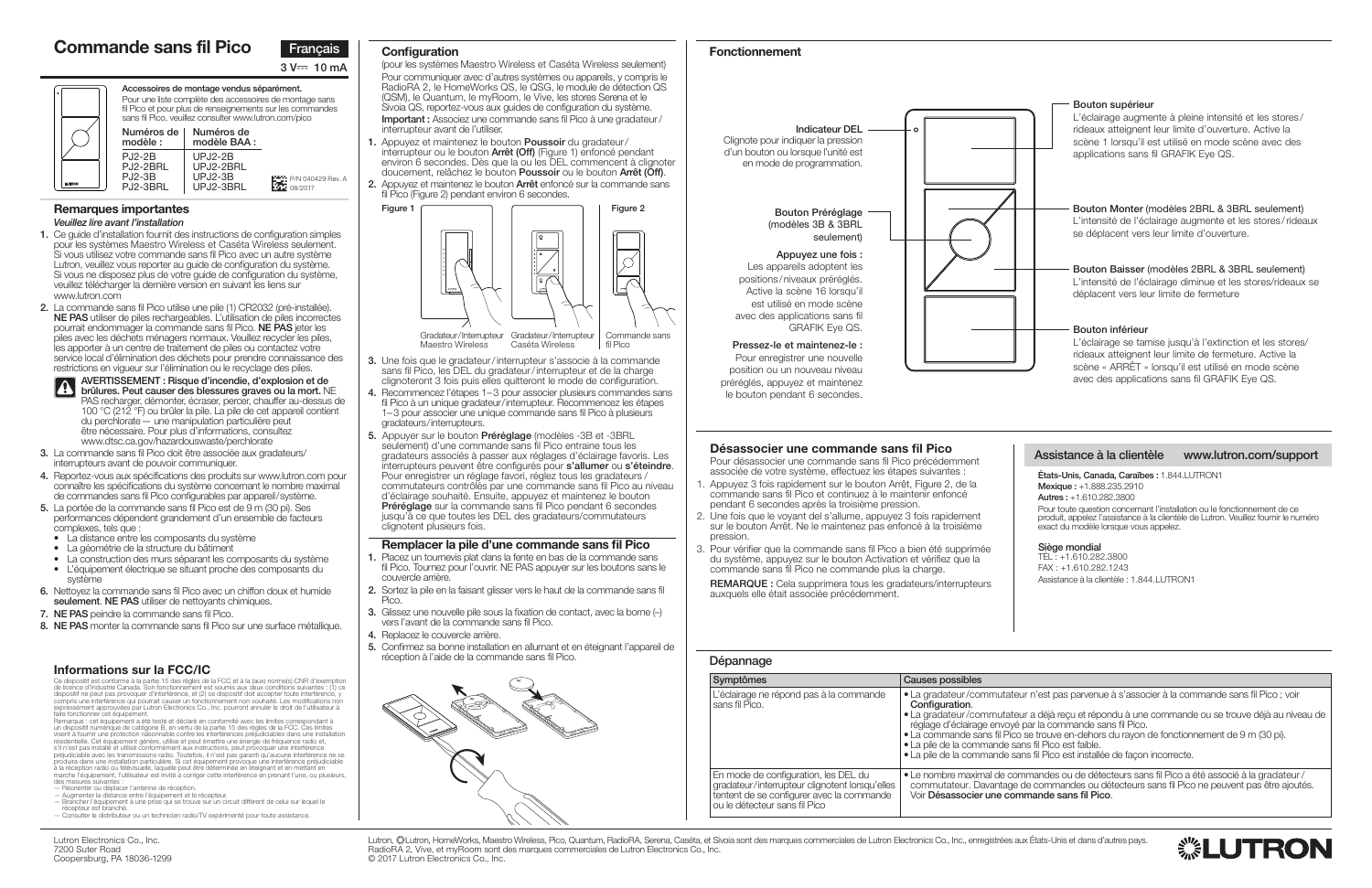### **Solución de problemas**

va ha recibido y respondido a un comando o ya se encuentra en la le está enviando el control inalámbrico Pico. co se encuentra fuera del rango operativo de 9 m (30 pies). Ilámbrico Pico tiene poca carga. • La batería del control inalámbrico Pico se ha instalado incorrectamente.

> l control de la carga el número máximo de controles o sensores Pico ede añadir más controles o sensores Pico inalámbricos. Consulte **Le un control inalámbrico Pico.**





| <b>Síntomas</b>                                                                                                                                                                  | Causas posibles                                                                                                                                                                                                |
|----------------------------------------------------------------------------------------------------------------------------------------------------------------------------------|----------------------------------------------------------------------------------------------------------------------------------------------------------------------------------------------------------------|
| La luz no responde al control<br>inalámbrico Pico.                                                                                                                               | • El atenuador/interruptor<br>Configuración.<br>$\bullet$ El atenuador/interruptor<br>configuración de luz que<br>• El control inalámbrico Pio<br>• La batería del control ina<br>• La batería del control ina |
| Cuando se está en el modo de<br>configuración, los LED del atenuador /<br>interruptor destellan cuando se trata de<br>configurarlos con el control o sensor Pico<br>inalámbrico. | • Se ha gestionado con el<br>inalámbricos. No se pue<br>Desemparejamiento de                                                                                                                                   |

# **Notas importantes**

#### *Por favor leer antes de instalar*

- **1.** Esta guía de instalación proporciona instrucciones sencillas de configuración para los sistemas Maestro Wireless y Caséta Wireless únicamente. Si está utilizando su control inalámbrico Pico con cualquier otro sistema de Lutron, consulte la guía de configuración del sistema. Si ya no tuviera su guía de configuración del sistema, descargue la última versión siguiendo los enlaces presentes en www.lutron.com
- **2.** El control inalámbrico Pico utiliza una (1) batería CR2032 (preinstalada). **NO** utilice baterías recargables. El empleo de baterías inadecuadas podría dañar el control inalámbrico Pico. **NO** deseche la batería en la basura doméstica normal. Recíclela, llévela a un servicio de desecho de baterías adecuado o póngase en contacto con su proveedor local de eliminación de desechos respecto de las restricciones locales sobre descarte o reciclaje de las baterías.

**ADVERTENCIA: Riesgo de incendio, explosión y quemaduras. Podría ocasionar lesiones graves o la muerte.**<br>**quemaduras. Podría ocasionar lesiones graves o la muerte.** NO recargue, desarme, aplaste, pinche, caliente a más de 100 °C (212 °F) ni incinere la batería. La batería de este dispositivo contiene perclorato y puede requerir una manipulación especial. Para obtener más información visite www.dtsc.ca.gov/hazardouswaste/perchlorate

> Lutron, ‱Lutron, HomeWorks, Maestro Wireless, Pico, Quantum, RadioRA, Serena, Caséta, y Sivoia son marcas comerciales de Lutron Electronics Co., Inc. registradas en E.U.A. y otros países. RadioRA 2, Vive, y myRoom son marcas registradas de Lutron Electronics Co., Inc. © 2017 Lutron Electronics Co., Inc.

(sólo para los sistemas Maestro Wireless y Caséta Wireless) Para comunicarse con otros sistemas o dispositivos, entre ellos RadioRA 2, HomeWorks QS, QSG, el módulo sensor QS (QSM), Quantum, myRoom, Vive, las persianas Serena y los equipos Sivoia QS, consulte las guías de configuración del sistema. **Importante:** Configure un control inalámbrico Pico a un

- **3.** El control inalámbrico Pico debe ser emparejado con los atenuadores/ interruptores antes de que pueda comunicarse.
- **4.** Para obtener las especificaciones del sistema sobre el número máximo de controles inalámbricos Pico configurables por dispositivo / sistema consulte las propuestas de especificaciones del producto en www.lutron.com.
- **5.** El rango del control inalámbrico Pico es de 9 m (30 pies). El desempeño
	- depende mucho de una variedad de factores complejos, tales como:
	- Distancia entre los componentes del sistema
	- Geometría de la estructura del edificio
	- Construcción de las paredes que separan los componentes del sistema
- Equipos eléctricos situados cerca de los componentes del sistema
- **6.** Limpie el control inalámbrico Pico con un paño suave y húmedo
- **únicamente**. **NO** utilice ningún limpiador químico.
- **7. NO** pinte el control inalámbrico Pico.
- **8. NO** monte el control inalámbrico Pico sobre una superficie metálica.

# **Desemparejamiento de un control inalámbrico Pico**

 Para desemparejar de su sistema un control inalámbrico Pico previamente emparejado realice los siguientes pasos:

- 1. Toque rápidamente tres veces el botón APAGAR, Figura 2, en el control inalámbrico Pico, y continúe manteniéndolo pulsado durante 6 segundos luego del tercer toque.
- 2. Una vez que el indicador LED se ilumine de manera continua, pulse rápidamente tres veces el botón APAGAR. No continúe reteniendo luego del tercer toque.
- 3. Para comprobar que el control inalámbrico Pico ha sido retirado exitosamente del sistema, pulse el botón ENCENDER y verifique que el control inalámbrico Pico ya no controla la carga.

**NOTA:** Esto eliminará todos los atenuadores/interruptores con los que estuvo previamente emparejado.

.<br>Este dispositivo cumple con la parte 15 de las reglas de la FFC (Comisión Federal<br>de Comunicaciones) y con las normas RSS de IC (Industry Canada) para dispositivos exentos de<br>licencia. La operación está sujeta a las dos causar interferencia perjudicial y (2) este dispositivo debe aceptar cualquier interferencia recibida, incluyendo las que pueden causar una operación indeseada. Cualquier cambio o modificación sin la aprobación explícita de Lutron Electronics Co., Inc. puede anular la autorización del usuario para







**Accesorios de montaje vendidos por separado.** Para obtener un listado completo de accesorios de montaje del Pico inalámbrico y más información sobre los controles inalámbricas Pico, visite www.lutron.com/pico

# **Operación**

# **Asistencia al cliente www.lutron.com/support**

**E.U.A., Canadá y el Caribe:** 1.844.LUTRON1 **México:** +1.888.235.2910 **Demás países:** +1.610.282.3800 Si tuviera preguntas acerca de la instalación u operación de este producto, llame a la Asistencia técnica de Lutron. Cuando llame indique el número exacto del modelo.

# **Configuración**

atenuador / interruptor antes de su uso.

- **1.** Pulse y mantenga pulsado el botón **Tocar** o el botón **Apagar** del atenuador / interruptor (Figura 1) durante aproximadamente 6 segundos. Una vez que los LED comiencen a destellar lentamente, suelte el botón **Tocar** o el botón **Apagar**.
- **2.** Pulse y mantenga pulsado el botón **Apagar** del control inalámbrico Pico (Figura 2) durante aproximadamente 6 segundos.

- **3.** Una vez que el atenuador/interruptor se empareje con el control inalámbrico Pico, los LED del atenuador / interruptor y la carga destellarán tres veces y los mismos saldrán del modo de configuración.
- **4.** Repita los pasos 1– 3 para emparejar múltiples controles inalámbricos Pico con un único atenuador / interruptor. Repita los pasos 1 y 2 para emparejar un único control inalámbrico Pico con múltiples atenuadores / interruptores.
- **5.** La pulsación del botón **Preselección** (modelos -3B y -3BRL únicamente) en un control inalámbrico Pico hará que todos los atenuadores emparejados pasen a las configuraciones de luz favoritas. Los interruptores pueden ser configurados para **Encender** o **Apagar**. Para guardar una configuración de luz favorita, ajuste todos los atenuadores / interruptores controlados por un control inalámbrico Pico a la configuración deseada de la luz. Luego pulse y mantenga pulsado el botón **Preselección** del control inalámbrico Pico durante 6 segundos hasta que todos los LED de los atenuadores / interruptores destellen varias veces.

#### **Reemplazo de la batería en un control inalámbrico Pico**

- **1.** Coloque un destornillador de punta plana en la ranura ubicada en la parte inferior del control inalámbrico Pico. Gire para abrir. NO pulse los botones sin la cubierta trasera colocada.
- **2.** Deslice la batería hacia afuera, hacia la parte superior del control inalámbrico Pico.
- **3.** Deslice una nueva batería por debajo de la correa de contacto, con el terminal (–) hacia la parte delantera del control inalámbrico Pico.
- **4.** Reponga la cubierta trasera.
- **5.** Confirme la instalación correcta ENCENDIENDO y APAGANDO el dispositivo receptor con el control inalámbrico Pico.

# **Información de la FCC/IC**

**Números de Números de modelo:** PJ2-2B PJ2-2BRL PJ2-3B PJ2-3BRLP/N 040429 Rev. A 08/2017 **modelo BAA:** UPJ2-2B UPJ2-2BRL UPJ2-3BUPJ2-3BRL

operar el equipo. Nota: Este equipo ha sido probado y se comprobó que cumple con los límites para dispositivos digitales de Clase B, de acuerdo con la Parte 15 de las Reglas de la FCC. Estos límites se han diseñado para proveer una protección razonable contra interferencias dañinas en una instalación<br>residencial. Este equipo genera, usa y puede emitir energía de radiofrecuencia y si no se instala y utiliza de acuerdo con las instrucciones, puede causar interferencia dañina en las comunicaciones de radio. Sin embargo, no hay garantía de que no ocurrirá interferencia en una instalación determinada. Si este equipo causa interferencia dañina en la recepción de la radio o la televisión, que se puede determinar encendiendo y apagando el equipo, el usuario puede tratar de corregir la interferencia mediante uno o más de los siguientes procedimientos:

- 
- —Cambiar la orientación o ubicación de la antena receptora. —Aumentar la separación entre el equipo y el receptor.
- Conectar el equipo a un receptáculo que esté en un circuito diferente al del receptor. Consultar al distribuidor o a un técnico experimentado en radio/TV para obtener ayuda.



inalámbrico Pico





**Indicador LED**Destella para indicar la pulsación de un botón o cuando el equipo está en el modo de programación.

#### **Botón Preselección** (sólo en los modelos 3B y 3BRL)

#### **Pulse una vez:**

Los dispositivos pasan a los niveles/posiciones preconfigurados. Activa la escena 16 cuando se utiliza en modo de escenas con las aplicaciones inalámbricas GRAFIK Eye QS.

**Pulse y mantenga pulsado:** Para guardar el nuevo nivel o

posición preestablecidos, pulse y mantenga pulsado durante 6 segundos.

### **Centro de operaciones mundial**

TEL: +1.610.282.3800FAX: +1.610.282.1243Asistencia al cliente: 1.844.LUTRON1

 $\cdot$ no pudo emparejarse con el control inalámbrico Pico; consulte